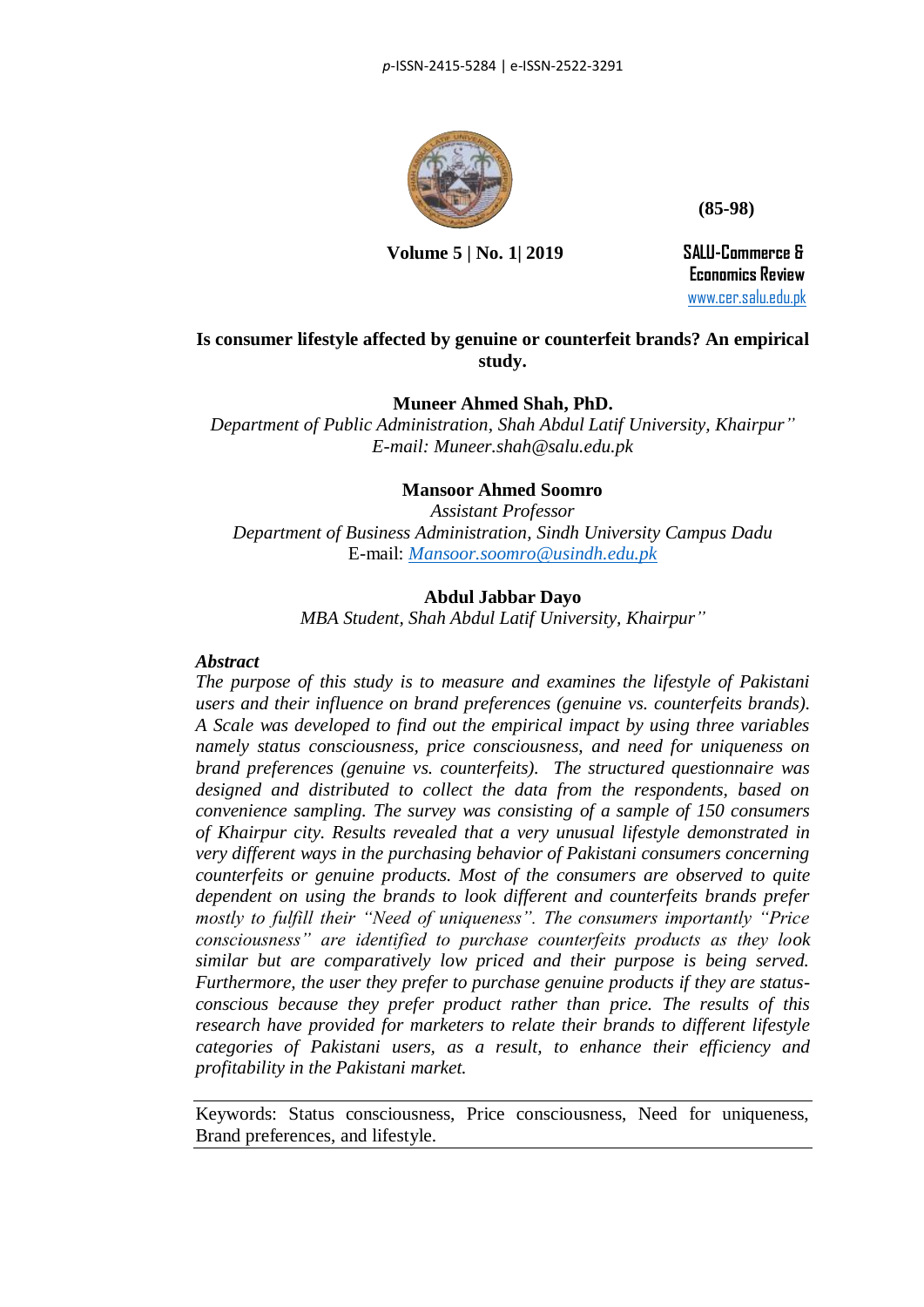## **1. Introduction:**

The brand role is important and necessary because it plays a crucial role in the mind of customers at the time of purchasing. Brand means comprehensive knowledge of customer who decides to purchase a specific product by letting all other competitor products. Means customer decides to purchase the product due to its brand and brand is an intangible asset of all successful organization that keeps some space in the mind of the customer. Even though this intangible asset as a brand has too much more value than tangible assets of organizations, most organizations rely on brand equity. Hence, successful organizations take serious steps for protecting their brand equity because its values look like antique asset of organization that always facing all types of risk. Risk can be internal or external, internal risk is low effective response toward customer complaints, for example; Japanese motors corp. Mitsubishi was noticed that auto car tired is dangerous (Economist, 2001), weekly English-language newspaper). Similarly, external risk means unauthorized retailer make imitate product of successful organizations brand and then sell those counterfeits products in market on their demanded prices, it will definitely build loss of customer mind because company uses that counterfeits product because of our brand and once customer dissatisfied, customer cannot be back (Robert T. G. & Smith, T, 2002). Additionally, whenever organization imitates product they did not think about safety and health risk of consumers as well as society. Counterfeits brand reduces some trust of consumers from original product. Nowadays in developing countries, so many products are counterfeits by illegal producers because of poor legal infrastructures. (Robert T. G. & Smith, T, 2002). Whenever consumers go shopping their lifestyle assists them at the time of purchasing process because consumer will definitely purchase brand which suits his/her lifestyle. The majority of consumers give preferences to those services or products that mainly depend on lifestyle of consumers. According to (Fournier, S., Antes, D., & Beaumier, G., 1992) that proves in their research that lifestyle always valuable as well as useful at the time of forecasting wants of consumers as well as it is a major issue for segmentation of consumer-related to specific services or items. Furthermore, according to (Michman, R.D & Mazze, E.M., 2009) lifestyle also assist us to create a framework which helps to position strategies in consumers mind for specific services or products and it also authorizes consumers to get desired lifestyles via utilizing services or products of specific brands. According to (Jin, L., Zou, & He, y., 2010) Top-level management can be useful life analysis as tool for organizations that assist in understanding consumers' needs as well as wants that demands are continuously influenced by cultural, social as well as changes of environment. According to (Kamakura, W.A. & Wedel, M, 1995) all marketers utilize the different lifestyle attributes of consumers in competitive  $\&$ complex places related to market due to it gives better results and observable data of consumers' needs. The most important factor of counterfeits is lifestyle in modern activities of marketing. Uniqueness need has very much strong relationship with process of customer purchase (Simonson, I., & Nowlis, S.M., 2000). Numerous authors have discovered that uniqueness need has positive relationship with customer purchase which moves people to but new innovative brands more than peoples who have need of uniqueness (Amaldoss, & Jain, 2005). According to (Kim, K.H., Park, J.Y., Ki, D.Y, & Moon, H.I., 2001) the connection among brand buying intentions as well as lifestyle internet users is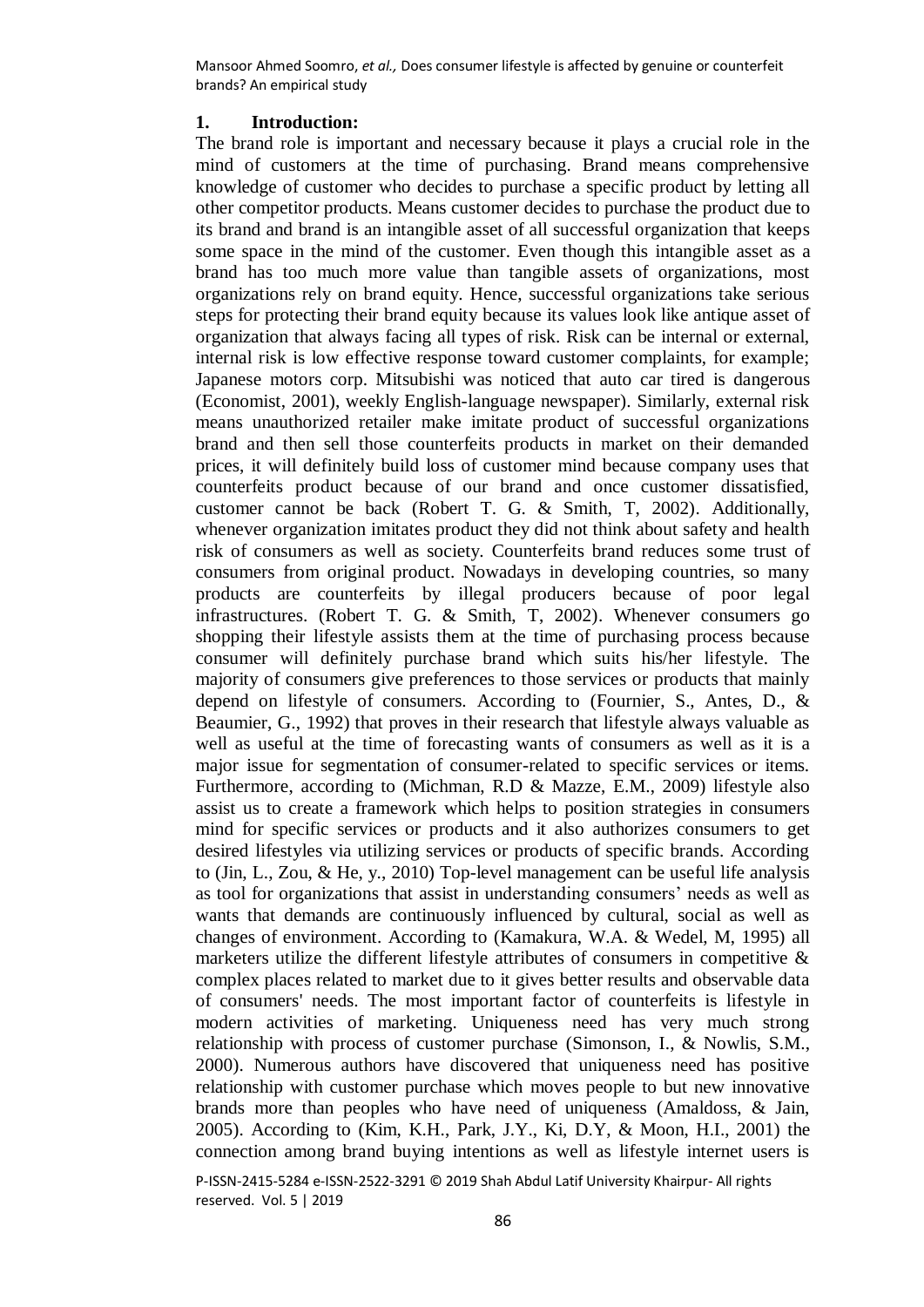significant. According to (Sudi Hamtana & Ketut Giantari, 2018) results of their research that "The attitude toward fancy branded products has a significant influence on the intention of repurchasing fancy branded merchandise products". According to (Ling Jiang & Juan Shan, 2018)found that there is lot of difference between counterfeits and genuine products for consumers. Consumers who buy genuine products are influenced by marketing strategies; these strategies are very necessary and important for influencing the behavior of consumers. In other side, consumers who buy counterfeits products, are not influenced by different marketing strategies.

According to (Tai, H.S. & Tam, L.M, 1997) that there are a large number of researches on lifestyles and brand studies but there is little research in the Asian perspective means not in the Asia continent compare to other continents. According to (Khalid Jamil, Muhammad Asghar Ali, & Naeem Akram, 2017) counterfeits play important role in boosting economy and in managers' point of view fashion makers gain factors that shifting toward counterfeiting. Researchers (Gilbreath, B. , 2017) explored that markers and brand makers understand about trusted profiles are try to ad same features in counterfeits products. "As influencers can have a real impact on followers and can be effective in developing the digital presence of a brand, B2C brands should certainly consider Social Innovation Marketing" (Gelb, P., 2017).

In Pakistan, the manufacturing sector has too much progress in increasing profits. BMI "Business Monitor International" ranked country Pakistan as the high potential growth of manufacturing luxuries items. People who live in Pakistan have different needs and wants so that is why companies should make their strategies according to the needs and wants of consumers. If companies want to understand the pattern of consumer spending or improve it then they have to seek out some effective and efficient modern techniques to analyze their lifestyle of using luxury items like watches. (Michman, R.D & Mazze, E.M., 2009).

Numerous researchers discovered the starting of watches starts from Swiss watchmakers; they use their very own name until the  $19<sup>th</sup>$  century as a sign on watches, when they launch the first brand because of industrialization and the rise of current mechanical ventures. The move from family name to mark encapsulated another business idea and the principal watch organizations to receive a brand were the biggest and most current undertakings at the time, for example, Longines, Omega, Zenith, and Rolex watches launched in 1889, 1894, 1897 and 1908 respectively. The mass manufacturing plus worldwide watch distribution offered path to the selection of another promoting methodology. Watch organizations utilized a similar brand to sell items whose structure some of the time varied generously starting with one market then onto the next, contingent upon the necessities and tastes of neighborhood clients. However, rivalry from American watches toward the finish of the nineteenth century, at that point from Japan after the interwar years, underscored the need to legitimize the creation system. The fundamental Swiss watch organizations used particular techniques to gathered and cased in the nations in which they were sold. This training was fundamentally utilized for the biggest markets (USA, Japan, Germany, Italy, Hong Kong, and so on.).Taking an example of Omega or Longines, watch configuration, cost, and style contrasted impressively starting with one nation then onto the next. However, this was not an inconsistency as far as brand the board. Until the appearance of electronic watches during the 1970s, the aggressiveness of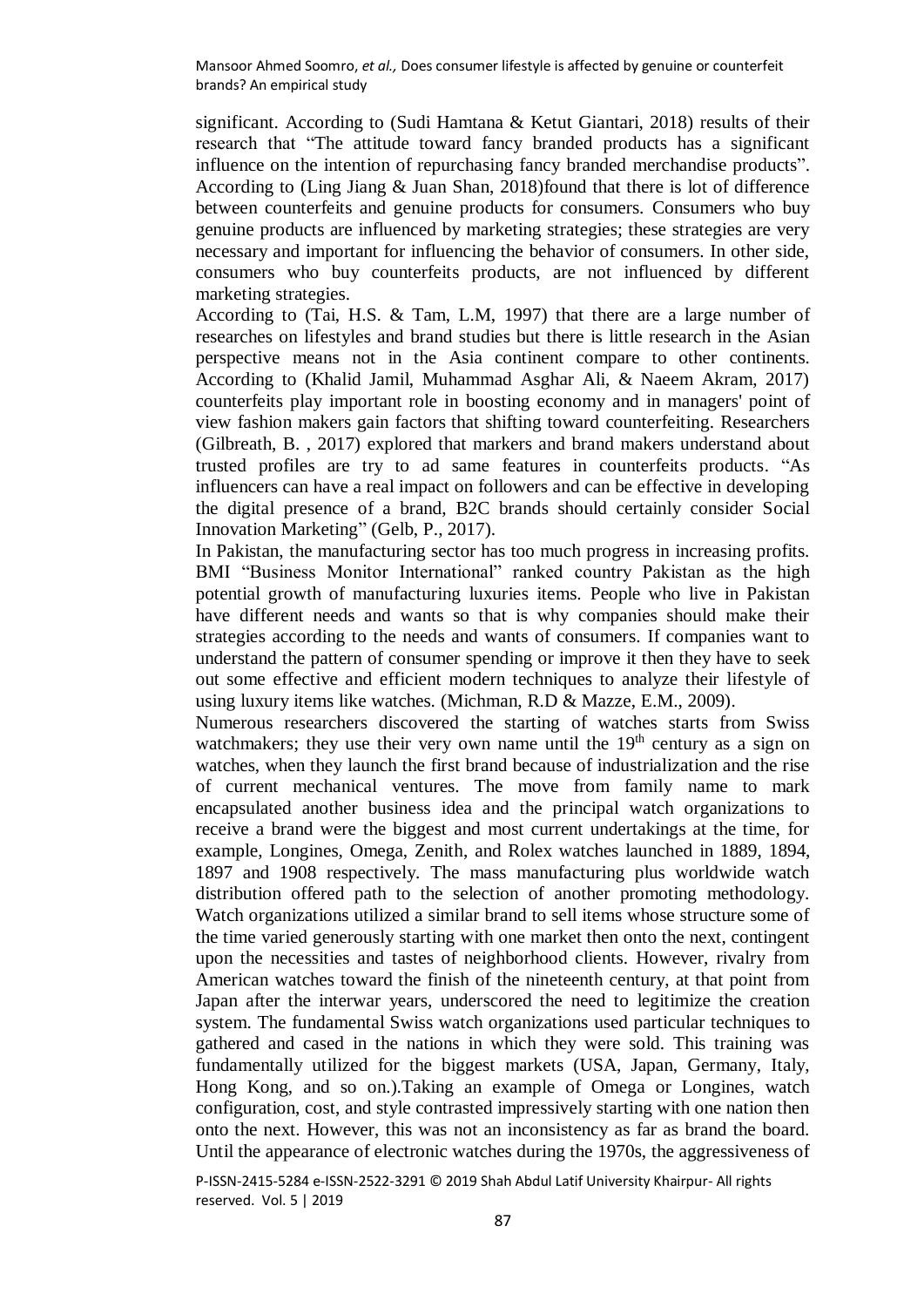firms in this business depended on the accuracy and strength of items, not their plan. Whatever its plan, a watch's image name alluded legitimately to its exactness for development quality.

The present examination fulfills the gap by adding strategies to marketing written works and ground writing. First, as noticed over, which next to no exploration has been doing in creating a nation. Second, this examination will give an advertiser of a kind point of view to complete requirements of clients (Michman, R.D & Mazze, E.M., 2009). Third, it will assist organizations with linking their speculation to different ways of consumer life, since this examination analyzes the three elements of lifestyle that are needed for uniqueness, price-conscious and status-conscious as well as their effect on utilization factors. Fourth and last, as counterfeits products are harmful to Pakistan`s economy then definitely it would assist to brand advertisers to know about main motivation for purchasing fake products, after all, things companies will make efficient strategies for attracting all consumers who use counterfeits products and it will lead to increasing the genuine brands demand.

### **2. Literature Review**

Brand preference can be viewed as a customer's propensity toward a brand that fluctuates relying upon beliefs which are silent that are enacted at a given point in time (Fishbein, M. & Ajzen, I., 1975)When a consumer is satisfied it will lead to brand loyalty it is due to brand preferences. (Punj, G.N. & Hillyer, C.L, 2004). Brand preference is the element that helps marketers to know about the need and wants of consumers and provide information during market segmentation (Grapolis, 1998). Every successful organization for retaining consumers and also retain customer, they have to build strength as well as a positive relationship with consumer. The company can decide about consumer brand preference via positioning of brand (Aaker, 1991). In addition, Perception of consumers approximately brands Assists Company managers to make effective strategies for long run connections with consumers with company (Fournier, 1998). Consumer behavior, as well as preferences, is easily and massively influenced by status or lifestyle of particular people. (Amaldoss, & Jain, 2005).

## *2.1 Counterfeits products*

According to (Bian, X. & Moutinho, L., 2009) that "counterfeits products are those products, which products bearing a trademark that is indistinguishable to a trademark enrolled to another gathering, which is fundamentally the same as the real items. Fakes items are intentionally and falsely mislabels concerning personality or potentially source or these items are replicated in an unlawful manner. Fakes items do not exist without the presence of the higher esteem brand. The development of fakes has been increment since in the 1970's (Bian, X. & Veloutsou, C., Consumers' attitudes regarding non-deceptive counterfeit brands in the UK and China, 2005), When Levi's organization discovered that an extensive measure of the pants bearing its name, trademark logo was delivered in south Asia and dispersed all through Western Europe (Walker, 1981). From that point forward, fakes have been an overflow in the market and increment at the intemperate rate (Phau, I. & Teah, M., 2009). Globally the sale of counterfeits products around to US\$ 300 billion every year (Gentry,, Shultz,, & Commuri,, 2001). Fakes offer value advantage over the authentic brands and that is the key determinant for the accomplishment of the fake's items (Campbell, L., Bush, R.F.,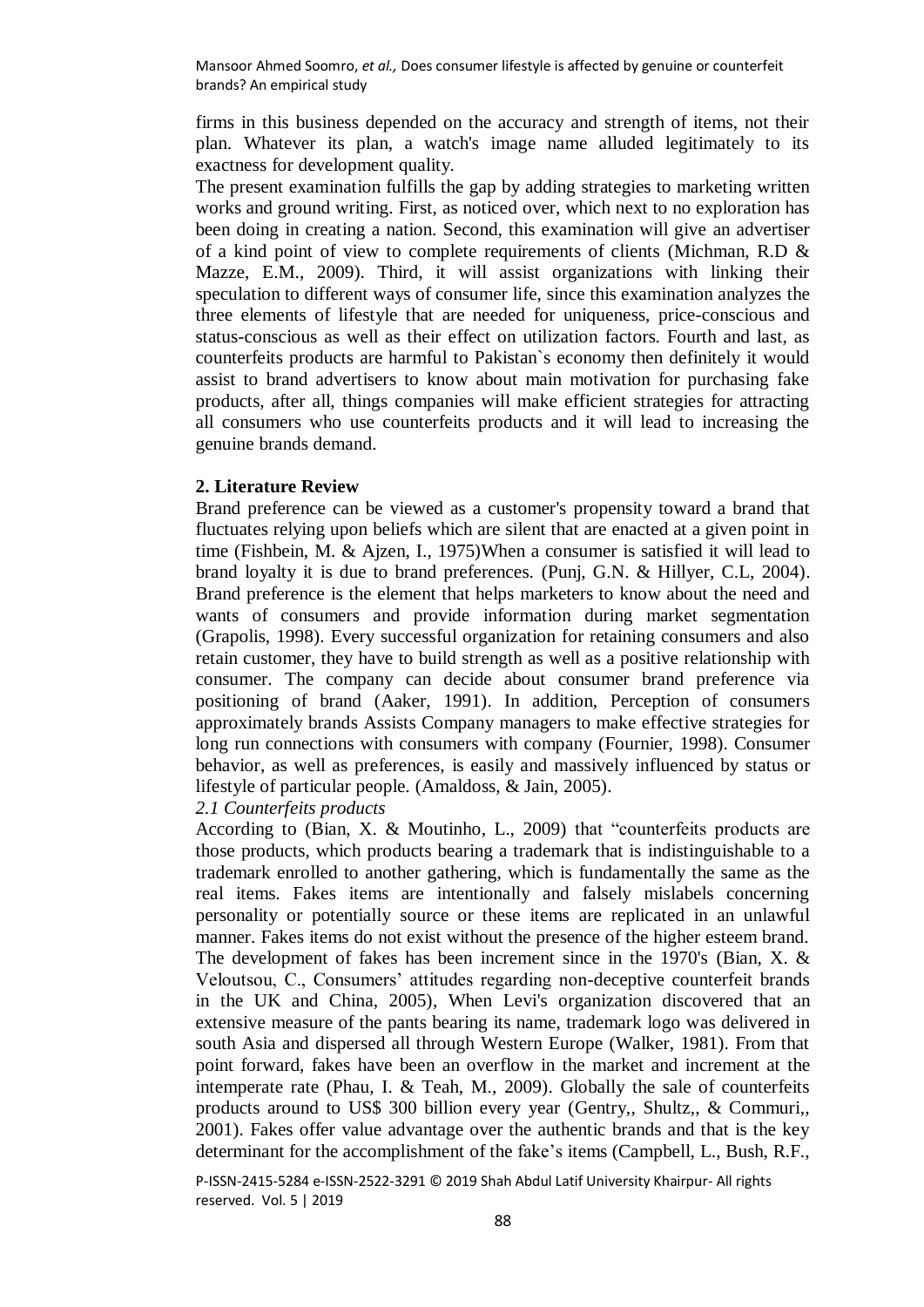& Bloch, P.H., 1993). Fakes items are unsafe for both the general public and monetary development (Bush et al., 1989). As indicated by the (Furnham, A & Valgeirsson, H., 2007) because of the fakes there is lost in positions, unpaid assessments and the deals decreased, this realizes misfortune US\$200 billion out of a year. The firm makes loads of uses on growing new items and fake items diminish the profits of that proprietor on huge venture all things considered budgetary returns are not coming so further developments are less inclined to happen (Grossman, Gene M, & Carl, Shapiro, 1988a)."

## *2.2 Authentic/Genuine Brands*

Genuineness is commonly characterized as the state of being "genuine, trustworthy or genuine". In other words, genuineness means as a procedure of arrangement and physical assets utilized in development procedure or by productive qualities that are drive and subjective from consumers' perceptions of realness. Realness is a vital component for brand personality and it encourages the showcasing trough to make solid brands. Because of increment rivalry in commercial, center the advertiser's burn through a large number of dollars to ensure their trademarks by which their different items and administrations are to be perceived and which client can trust or depend on having certain dimension of value (Levy, Sidney. J. & Dennis, W. Rook, 1981). For the most part, the purchasers of genuine brands always find for esteem, distinction, value, prestige and picture profits by brand (Campbell, L., Bush, R.F., & Bloch, P.H., 1993). According to consumers that genuine products are more trustable, reliable, in comparing to counterfeits brands because counterfeits brands have risk in utilizing it. It cannot be trusted as a genuine brand. (Bian, X. & Veloutsou, C., Consumers' attitudes regarding non-deceptive counterfeit brands in the UK and China, 2005). Status buyers need to have those sorts of item that can mirror their selfpersonality.

#### *2.3 Lifestyle*

To get achievement in the field related to marketing it is critical for the advertiser to know or understand as well as foreseeable behavior of a consumer. Only one factor is used for analyzing the behavior of consumers that is lifestyle factors. According to the author, Solomon 2002 discovered that lifestyle factor means the pattern of consumption that usually influences the individual choice for how to spend or use each individual money as well as time. In the advertising field, way of life idea was first presented by William Lazer in 1963 and the techniques for estimating way of life of people and their association with purchasing conduct have been creating from that point forward (Plummer, 1974). Famous author Lazer defines Lifestyle design as a framework idea, it alludes to particular method of living in its total and broadest sense; it encapsulates the example that creates and rises up out of the elements of living in a public.

Following are three components of lifestyle:

## 2.3.1. Need for Uniqueness

The need for uniqueness means that these types of consumers won't look unique from other society members by using luxury items like watches, cars, etc. of the highest brand equity company's products. (Tian, K.T. & Mckenzie, K., 2001). These consumers have interest to attempt new things so they have an uplifting frame of mind toward fakes of extravagance items, as fakes are less expensive than certified items so it most appropriate these client needs of interest and test of new things (Wee, C.H., Tan, S.J., & Cheok, K.H, 1995). In addition, the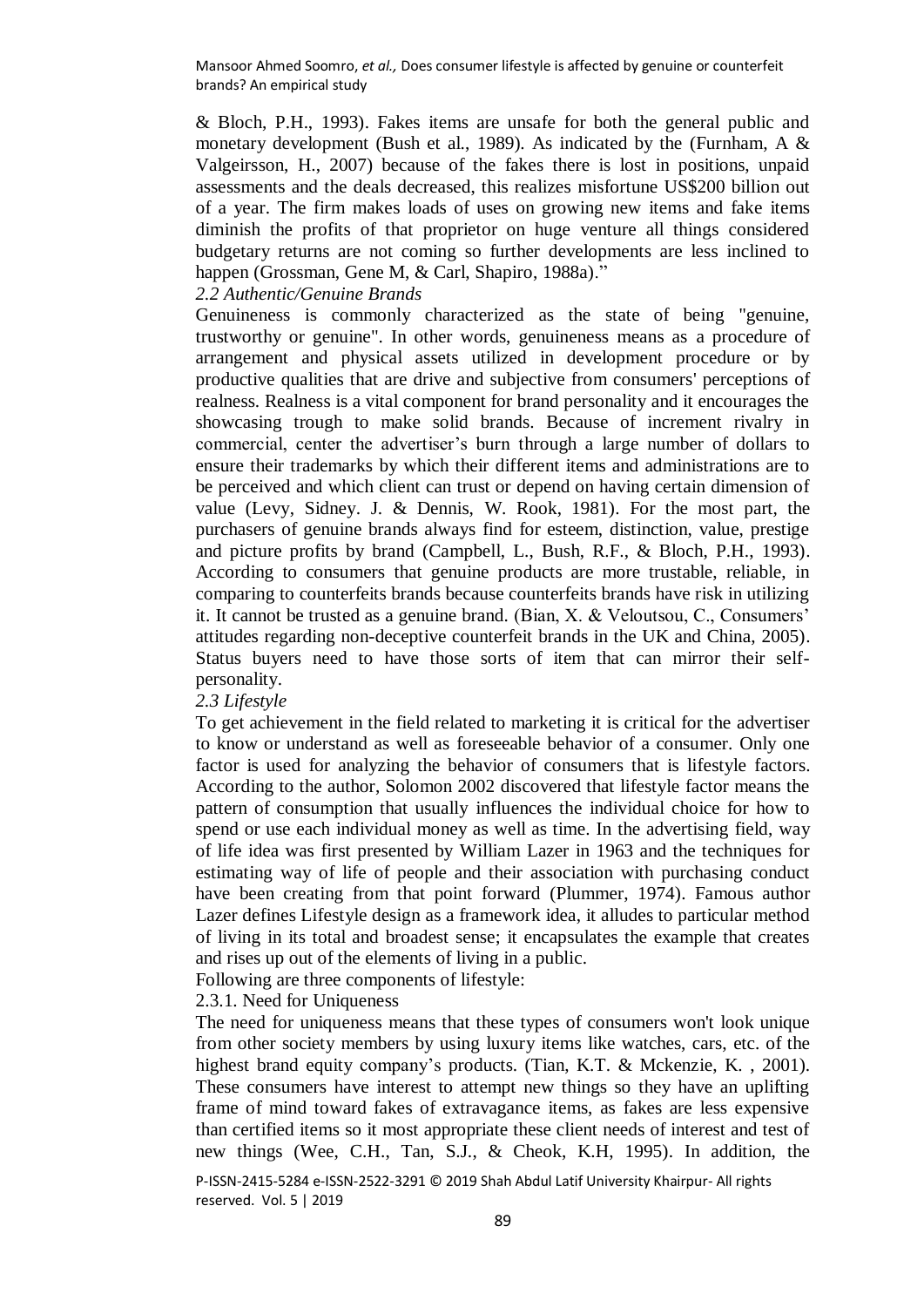development of these illegal activities has been enhancing because of the choice of a consumer for "status" items at very low costs.

As indicated by (Wilcox, K., Kim, H.M, & Sen, S., 2009) individuals who have a need for uniqueness always adjust themselves according to product or service, plus they simply devour the item to pick up the endorsement from other individuals. Individuals with a solid requirement for uniqueness having a socialadjustive mentality indicate inspirational dispositions towards fake's items. As indicated by (Wee, C.H., Tan, S.J., & Cheok, K.H, 1995) oddity chasing and hazard taking qualities of an individual are the most imperative precursors of purchasing fakes. Oddity looking for customers has interest to look for contrasts and assortments and they would likely need to attempt new items, they have inspirational mentality toward fakes since it offers low buy hazard when contrasted with authentic brands.

2.3.2. Price consciousness:

Individuals who are Consciousness of Price could be described, "The extent to which consumer focuses exclusively on paying a low price (Lichtenstein, Ridgway, N.M., & Netemeyer, R.G., 1999). To get even little thing these customers check all costs of related products (Aliawadi, K.L., Neslin, S.A., & Gedenk, K., 2001)." The consciousness of price dependably looks for the best product or most reduced cost of branded items. They simply need an incentive for the cash. Individuals purchase fake items since they are more affordable than genuine or veritable items, individuals can get these items effectively without real item (Gentry, J.W., Putrevu, S., Shultz, C., & Commuri, S., 2001).

In another research author Tom et al. in 1998 discovered that when consumers purchasing that counterfeit brand of Rolex then they did not think about a genuine or counterfeit product because they are price-conscious individuals, research has been done in starting that revealed that price is too much important factor for choosing a counterfeit product.

Author reason that value awareness purchasers indicate an inspirational frame of mind toward fake brands. Value awareness clients considered fakes as an incentive for cash since it offers somewhat unsatisfactory quality items at low costs then certified brands Spat and Alden, (1998).

2.3.3. Status consciousness:

As the people groups nowadays in the modern world they want to improve their status like they won't look superior to others that is why they choose a different product or distinctive product that can look superior to others. Brands are imperative methods through which individuals can impart aspects of individual personality and communicate with others. Status conscious individual groups express or demonstrate their status or distinction via items that they expend. Some people groups are progressively unsure and increasingly worried about their impressions because it is the only thing that can influence other society members. (Bushman, 1993)

Individuals who are status consciousness always avoid purchasing fakes due to individuals believe that it will influence our social picture as well as impression. These customers are persuaded to purchases luxury products as well as branded products due to those are only products, which meet their psychological wants via symbolizing a specific utilization design, connecting their specific social class, as well as conveying a specific significance about their mental self-portrait. Status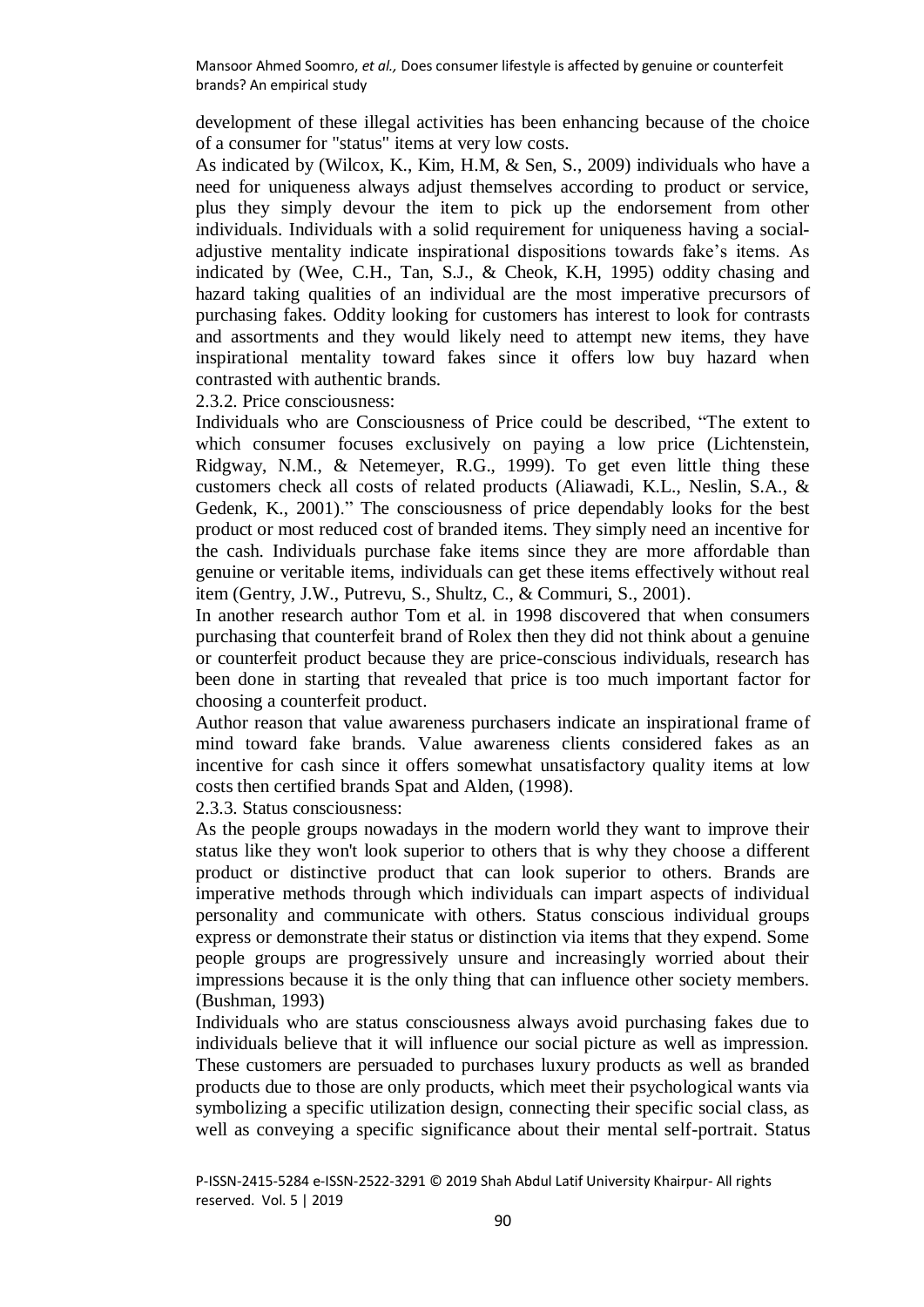consciousness individuals have extremely less acknowledgment for fakes (Arghavan, N. & Judith L, Z., 2000)

## **3. Research Methodology:**

The respondents from Karachi city were selected for the study, as there is a considerably high-level intensity of users in the city. The target population for this study is watching users of Khairpur city, different background people are living there; a convenience method of sampling was used to select the respondents for data collection. Respondents were approached with a survey questionnaire to fill and almost 200 responses were received for interpretation of results. Many brands of watches like Rolex, Rado, Tissot, Swiss Star, Gucci, Casio, Citizen, and Blancpain were identified; the dependent variable was a Brand preference to buy counterfeits or genuine brands and independent variables were need for uniqueness, price consciousness, and status consciousness. Five-point Likert scales were used to collect the responses from respondents, the respondents were also requested to indicate that ever they bought original or replica of the brands, the responses were interpreted through SPSS version 25, where quantitative techniques were applied to measure the results of the study.

## **4. Research Hypothesis:**

H1: price consciousness has a positive significant effect on the preferences of counterfeit products

H2: Need for uniqueness have a positive significant effect on preferences for counterfeits product.

H3: Status consciousness has a negative insignificant effect on preferences for counterfeits products.





# **5. Results and Discussion:**

The reliability of Cronbach's Alpha is .870, which means there is consistency between the items of the instrument and it is highly reliable and can be further processed for data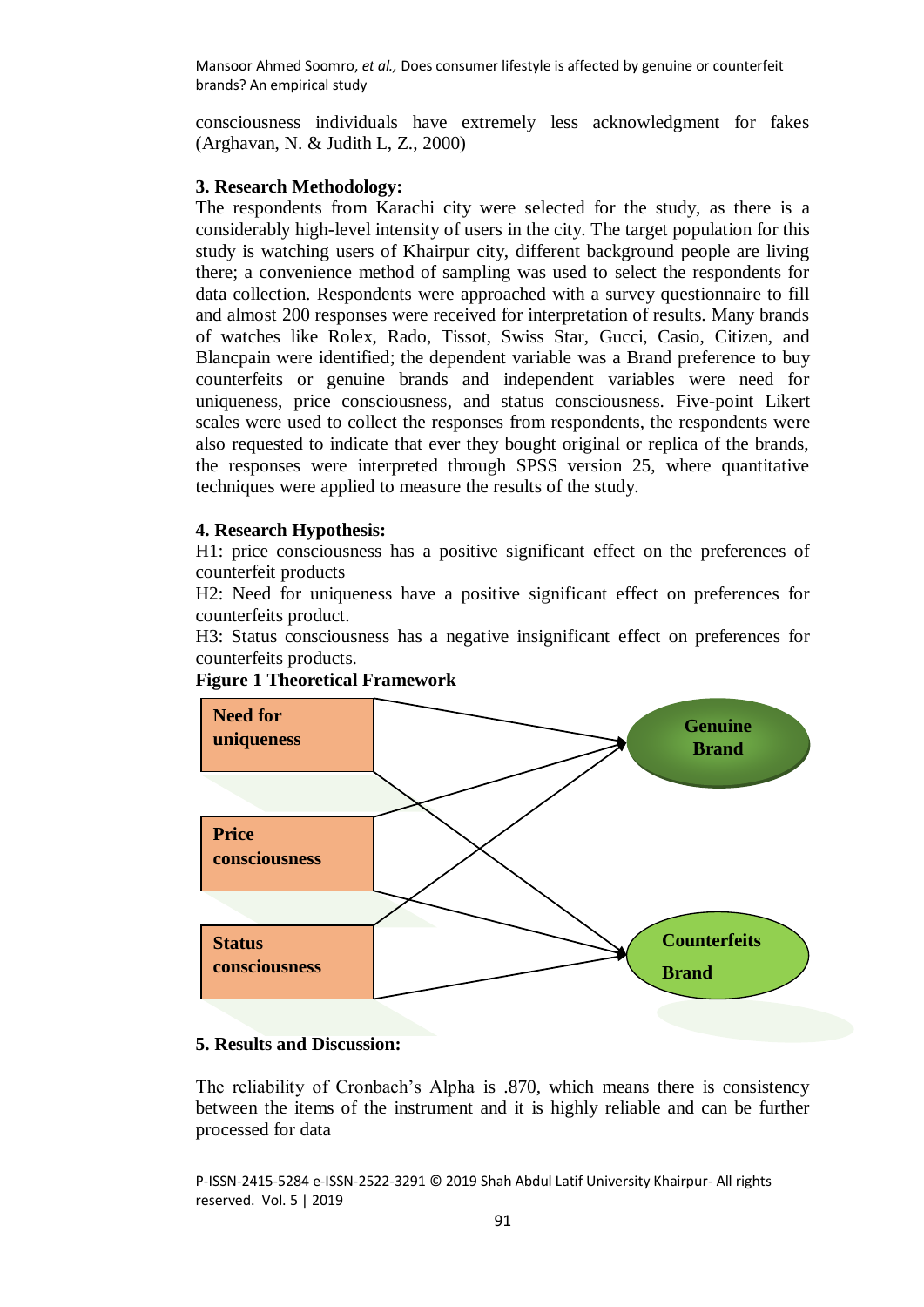| Table Variable | Categories         | Number of      | Percentage % |
|----------------|--------------------|----------------|--------------|
|                |                    | respondents    |              |
| Gender         | Male               | 118            | 59%          |
|                | Female             | 82             | 41%          |
| Age            | 18-25              | 14             | 7%           |
|                | $26 - 35$          | 32             | 16%          |
|                | $36 - 50$          | 90             | 45%          |
|                | 51 and above       | 64             | 32%          |
| Education      | <b>Bachelors</b>   | 90             | 45%          |
|                | <b>Masters</b>     | 31             | 11.5%        |
|                | M. Phil            | 22             | 11%          |
|                | Ph. D              | 5 <sup>5</sup> | 2.5%         |
|                | Not educated       | 52             | 26%          |
| Income         | 10000-30000        | 30             | 15%          |
|                | 30001-50000        | 24             | 12%          |
|                | 50001-100000       | 62             | 31%          |
|                | 100001-150000      | 64             | 32%          |
|                | 150001 and above   | 20             | 10%          |
| Occupation     | Student            | 30             | 15%          |
|                | <b>Businessman</b> | 66             | 33%          |
|                | Professional       | 36             | 18%          |
|                | Manager/Head of    | 26             | 13%          |
|                | department         | 42             | 21%          |
|                | Not Executive      |                |              |

**Table 1: Demographics of research:**

The target population consists of the people of Khairpur city, and 200 respondents were selected. The respondents were requested to take part in a research survey, the people were also informed about the purpose of the survey and respondents were satisfied that their answers will keep anonyms. Many demographic factors were taken into account like respondents' gender, education, profession, and income level as shown in the above table. In gender factor male respondents participated more than the female respondents, while the respondents who were in-between age of 36 to 50 participate as compared to other age groups, and when respondents were requested to mention their education level, the bachelor degree holder were more in number. The respondents were also asked to show their occupation, and it observed that business is their occupation and their income is in between ten to fifteen lacks per month

# **5.1 Regression of genuine brands**

| <b>Table 2: Model Summary for Genuine Brands</b>                  |                  |          |                                          |        |  |  |  |
|-------------------------------------------------------------------|------------------|----------|------------------------------------------|--------|--|--|--|
| Mod                                                               | R                | R Square | Adjusted R<br>Std. Error of the Estimate |        |  |  |  |
| el                                                                |                  |          | Square                                   |        |  |  |  |
|                                                                   | .97              | .949     | .948                                     | .23950 |  |  |  |
|                                                                   | $4^{\mathrm{a}}$ |          |                                          |        |  |  |  |
| a. Predictors: (Constant), Status_conscious, Need_for_uniqueness, |                  |          |                                          |        |  |  |  |
| Price conscious                                                   |                  |          |                                          |        |  |  |  |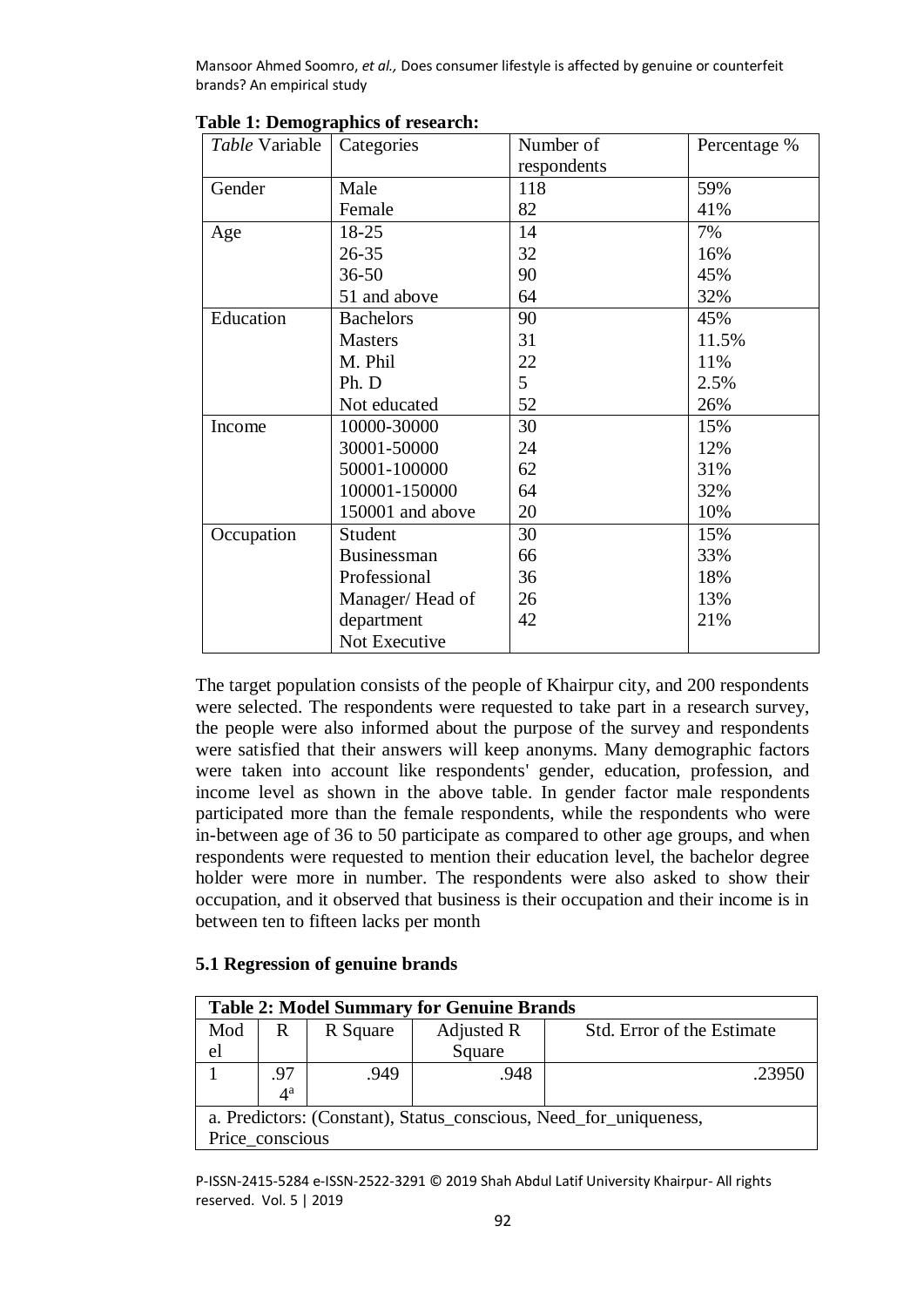This table is part of a regression analysis. It indicates the model fitness means how much independent variable is going to predict dependent variables collectively from executed data. Status consciousness, Need for uniqueness, Price consciousness is predictors and these are predicting Genuine Brand 94.80%. Might be remaining % is error of fitness it can be determined by other variables if those will be incorporated.

The above table shows the results of the model summary of genuine brand preferences, in the column of R the value is .974 which is a simple correlation and it shows that there is high degree of correlation between genuine brand preferences and other variables. In the column of  $\mathbb{R}^2$  the value is 94.9 which shows the dependent variable total variance, the brand preferences are explained by all three independent variables, from the value it can be seen that it is very large.

| Table 3 ANOVA <sup>a</sup> of Genuine Brands                                |            |         |     |        |        |                   |  |  |
|-----------------------------------------------------------------------------|------------|---------|-----|--------|--------|-------------------|--|--|
| Model                                                                       |            | Sum of  | df  | Mean   | F      | Sig.              |  |  |
|                                                                             |            | Squares |     | Square |        |                   |  |  |
|                                                                             | Regression | 208.164 | 3   | 69.388 | 1209.7 | .000 <sup>b</sup> |  |  |
|                                                                             |            |         |     |        | 13     |                   |  |  |
|                                                                             | Residual   | 11.242  | 196 | .057   |        |                   |  |  |
|                                                                             | Total      | 219.406 | 199 |        |        |                   |  |  |
| a. Dependent Variable: Genuine Brand                                        |            |         |     |        |        |                   |  |  |
| b. Predictors: (Constant), Status consciousness, Need for uniqueness, Price |            |         |     |        |        |                   |  |  |
| consciousness                                                               |            |         |     |        |        |                   |  |  |

The above table shows the results of ANOVA generated through the software, as the research is quantitative in nature and we have applied regression technique, so the table highlights that how independent variables keep variance with dependent variables namely this table explains either independent variables are forecasting dependent variable or not. These results follow the criteria if sig. value is less than .05 or equal o it. It will be treated significant variances here sig. value is less than .05 so it is perceived that Status consciousness, Need for uniqueness; Price consciousness is predicting Genuine Brand significantly.

|       | <b>Table 4Coefficientsof Genuine Brands</b> |                |         |              |           |      |  |  |  |
|-------|---------------------------------------------|----------------|---------|--------------|-----------|------|--|--|--|
| Model |                                             | Unstandardized |         | Standardized | T         | Sig. |  |  |  |
|       |                                             | Coefficients   |         | Coefficients |           |      |  |  |  |
|       |                                             | B              | Std.    | Beta         |           |      |  |  |  |
|       |                                             |                | Error   |              |           |      |  |  |  |
|       | (Constant)                                  | .102           | .065    |              | 1.562     | .120 |  |  |  |
|       | Need for                                    | $-.111$        | $-.022$ | .093         | $-5.123$  | .000 |  |  |  |
|       | uniqueness                                  |                |         |              |           |      |  |  |  |
|       | Price                                       | $-.842$        | $-.027$ | .824         | $-31.636$ | .000 |  |  |  |
|       | consciousness                               |                |         |              |           |      |  |  |  |
|       | <b>Status</b>                               | .270           | .040    | .181         | 6.812     | .000 |  |  |  |
|       | consciousness                               |                |         |              |           |      |  |  |  |
|       | a. Dependent Variable: Genuine_Brand        |                |         |              |           |      |  |  |  |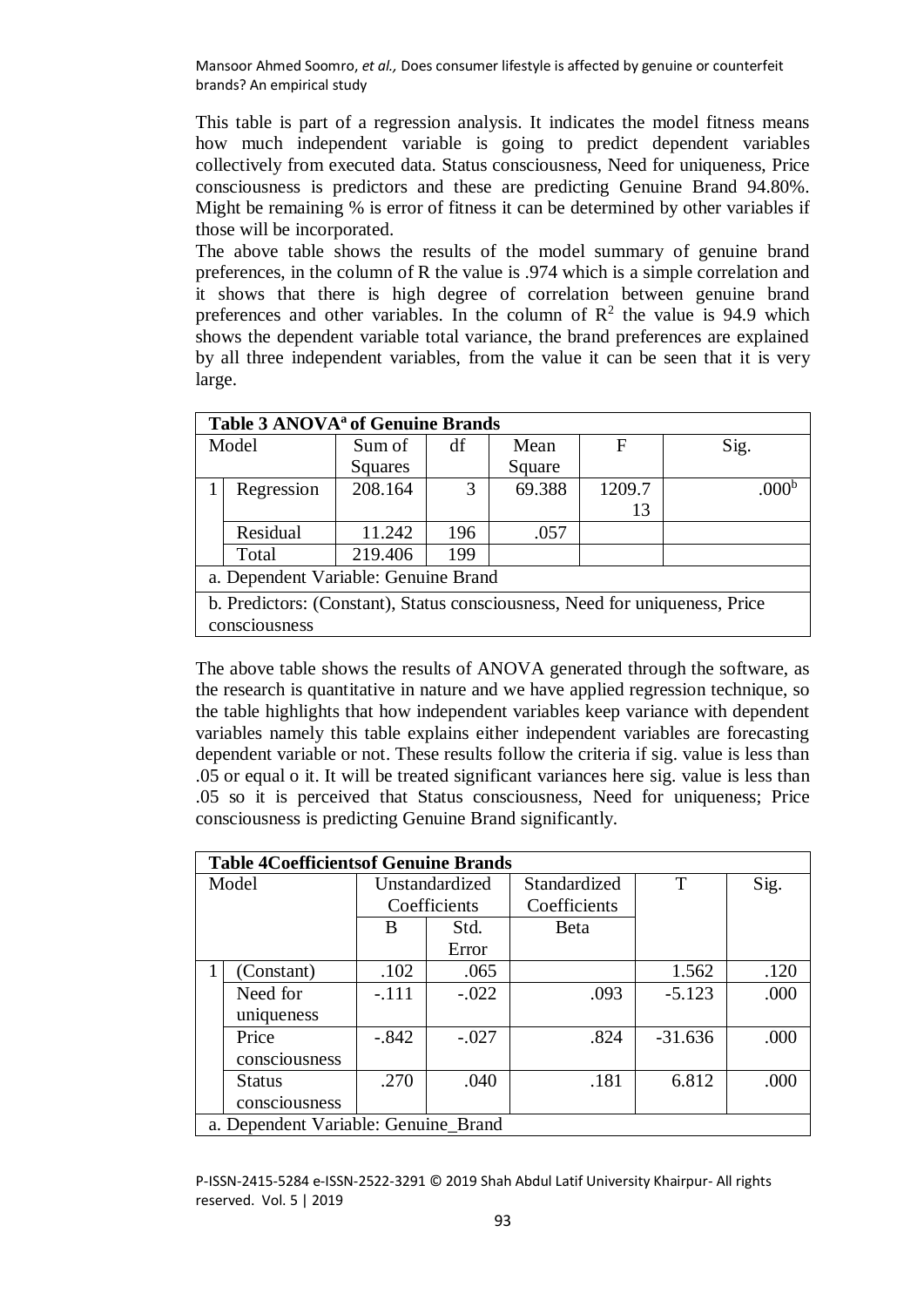This table describes the contribution of each independent variable separately through a beta column and a significance level of independent variable with dependent variables as shown in sig. column

Here need for uniqueness contribution is 9.30% in forecasting genuine brand, price consciousness contributes 82.40% and 18.10% is contribution of status consciousness constructs in it, so this clears that all have significance level, however, it makes sense that price consciousness variable contributes more so companies need to pay attention towards products especially maintaining genuine brand. Other constructs are also positive and significant so these also must be in consideration of companies' strategies for making genuine brands.

Further, this table also supports recognizing the acceptance and rejection level of hypotheses. This table also shows the relation of separating contributing variables.

H1: Need for uniqueness is negatively related to genuine brand preferences .it is rejected because its results are positive and significant. Whereas, H2: Price consciousness is negatively related to genuine brand preferences so it is also rejected but the last hypothesis. H3: Status consciousness is positively related to genuine brand preferences is supported namely accepted because it is positive in beta column and sig. value is also less than .05.

# **5.2 Regression of counterfeits brands**

| <b>Table 5: Model Summary of Counterfeits Brands</b>                                         |                   |        |            |                            |  |  |  |
|----------------------------------------------------------------------------------------------|-------------------|--------|------------|----------------------------|--|--|--|
| Model                                                                                        | R                 | R      | Adjusted R | Std. Error of the Estimate |  |  |  |
|                                                                                              |                   | Square | Square     |                            |  |  |  |
|                                                                                              | .846 <sup>a</sup> | .715   | .711       | 47244                      |  |  |  |
| a. Predictors: (Constant), Status consciousness, Need for uniqueness, Price<br>consciousness |                   |        |            |                            |  |  |  |

The above table shows the results of the model summary of counterfeits brand preferences with all same independent variables, in the column of R the value is .846 which is simple correlation and it shows that there is a high degree of correlation between counterfeits brand preferences and other variables. In the column of  $\mathbb{R}^2$  the value is 71.5 which show the dependent variables total variance, the brand preferences are explained by all three independent variables, from the value it can be seen that it is large but comparatively less than counterfeits brand preferences. The next column is adjusted  $\mathbb{R}^2$  and it shows the model fitness and it is 71.1 % which means the model is fitted the research.

| Table 6: ANOVA <sup>a</sup> of counterfeits Brands                          |                                          |                |     |             |         |                   |  |  |  |
|-----------------------------------------------------------------------------|------------------------------------------|----------------|-----|-------------|---------|-------------------|--|--|--|
|                                                                             | Model                                    | Sum of Squares | Df  | Mean Square | F       | Sig.              |  |  |  |
|                                                                             | Regression                               | 110.000        | 3   | 36.667      | 164.280 | .000 <sup>b</sup> |  |  |  |
|                                                                             | Residual                                 | 43.747         | 196 | .223        |         |                   |  |  |  |
|                                                                             | Total                                    | 153.747        | 199 |             |         |                   |  |  |  |
|                                                                             | a. Dependent Variable: counterfeit Brand |                |     |             |         |                   |  |  |  |
| b. Predictors: (Constant), Status consciousness, Need for uniqueness, Price |                                          |                |     |             |         |                   |  |  |  |
|                                                                             | consciousness                            |                |     |             |         |                   |  |  |  |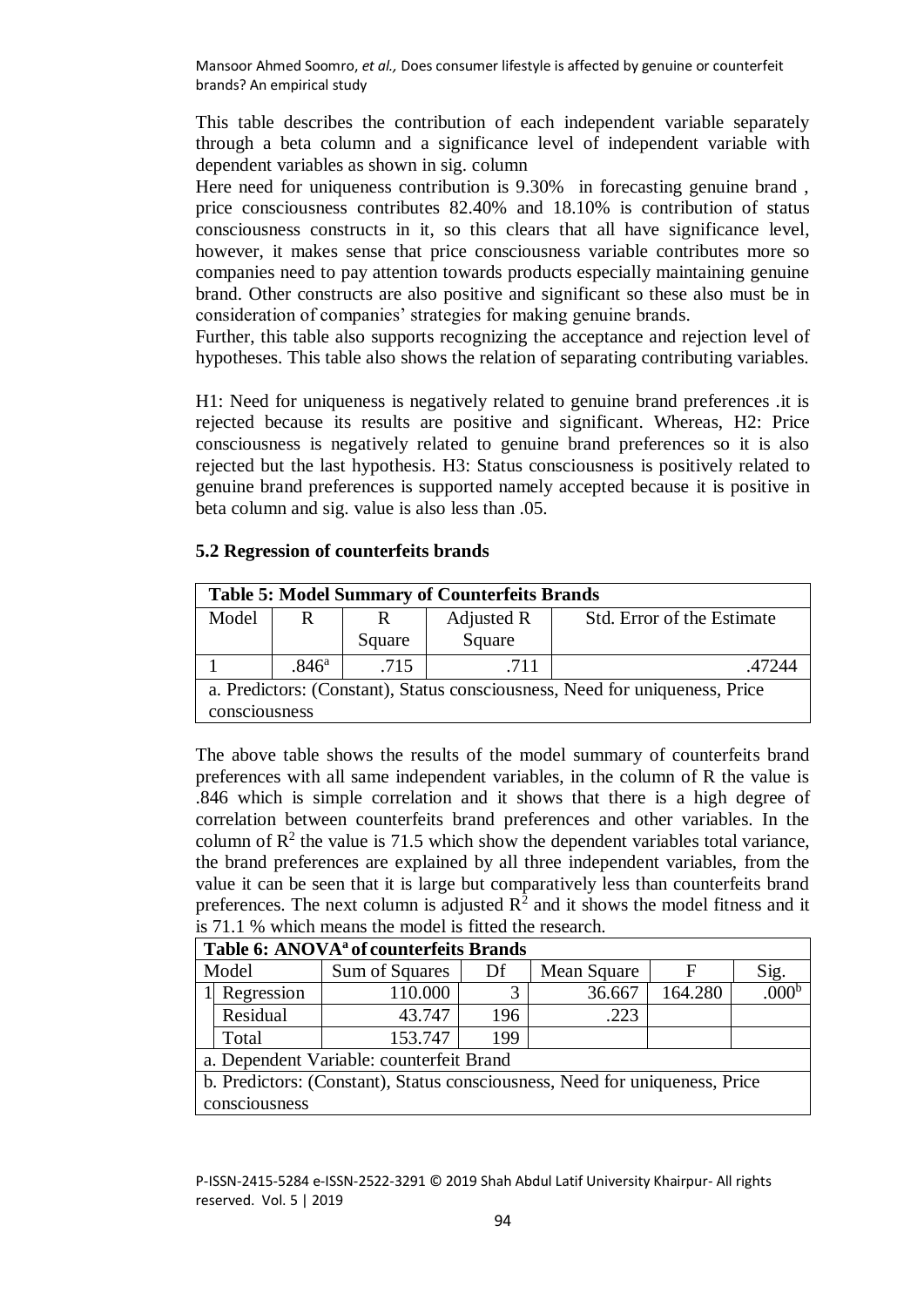The above table shows the results of ANOVA (Analysis of variance), it determines the outcomes of independent variables with dependent variables in the regression equation. From the table it can be seen that dependent variable counterfeits brands are significantly predicting the predictors which are Status consciousness, Price consciousness, and need for uniqueness at a significant level of .000 as shown in the table

| Table 7: Coefficients <sup>a</sup> of Counterfeits Brands |                                    |            |         |              |          |      |  |  |
|-----------------------------------------------------------|------------------------------------|------------|---------|--------------|----------|------|--|--|
| Model                                                     | <b>Unstandardized Coefficients</b> |            |         | Standardized | T        | Sig. |  |  |
|                                                           |                                    |            |         | Coefficients |          |      |  |  |
|                                                           | B                                  | Std. Error |         | Beta         |          |      |  |  |
|                                                           | (Constant)                         | .339       | .128    |              | 2.636    | .009 |  |  |
|                                                           | Need for                           | .801       | .043    | .798         | 18.672   | .000 |  |  |
|                                                           | uniqueness                         |            |         |              |          |      |  |  |
|                                                           | Price                              | .074       | .052    | .087         | 1.411    | .004 |  |  |
|                                                           | conscious                          |            |         |              |          |      |  |  |
|                                                           | <b>Status</b>                      | $-.189$    | $-.078$ | .151         | $-2.412$ | .017 |  |  |
|                                                           | conscious                          |            |         |              |          |      |  |  |
| a. Dependent Variable: counterfeit Brand Preferences      |                                    |            |         |              |          |      |  |  |

Above table is coefficient table which has taken by using the regression technique, through coefficient table researcher can be able to identify that either hypotheses of the research are accepted or rejected by taking into account the significant value of the column, so if the significance level fall in between .000 to .05 this means hypotheses are accepted otherwise are rejected, but it also depends upon the construction of the hypotheses

This is coefficient table and treated another step of regression analysis, it helps researchers either hypotheses are accepted or rejected but all hypotheses are not tested through this technique. If the result lies in .000 to .05 then it will be treated a significant relationship if it is more then.05 then it will be insignificant relation in this way both variables have significant relation. So for the counterfeits brand first two hypotheses are accepted, while the third hypothesis is rejected

## **6. Discussion and conclusion:**

P-ISSN-2415-5284 e-ISSN-2522-3291 © 2019 Shah Abdul Latif University Khairpur- All rights reserved. Vol. 5 | 2019 By keeping in view the "Impact of lifestyle on brand preferences" three independent and two dependent variables were studied, study results revealed that the consumers who are price conscious and try to find uniqueness in the product, they mostly prefer to purchase counterfeit brands as these brand are not too much costly to purchase, the users who are "status-conscious" they prefer to buy genuine brand because it influences consumers attitude to buying genuine brand and they fell more comfortable with genuine brand rather than counterfeits. Furthermore, the study confirms that the users with strong need for self-respect or "status consciousness in the country believe in original brands because of their quality and exposure in their social status. These users also believe in innovative features of watches, the brand most fits their social status and these products are socially acceptable. Counterfeits users choose these brands because of price consciousness as they feel that counterfeits products work same as genuine products and look like same as original brands, but despite having almost same feature there is difference in quality and functionality between both brands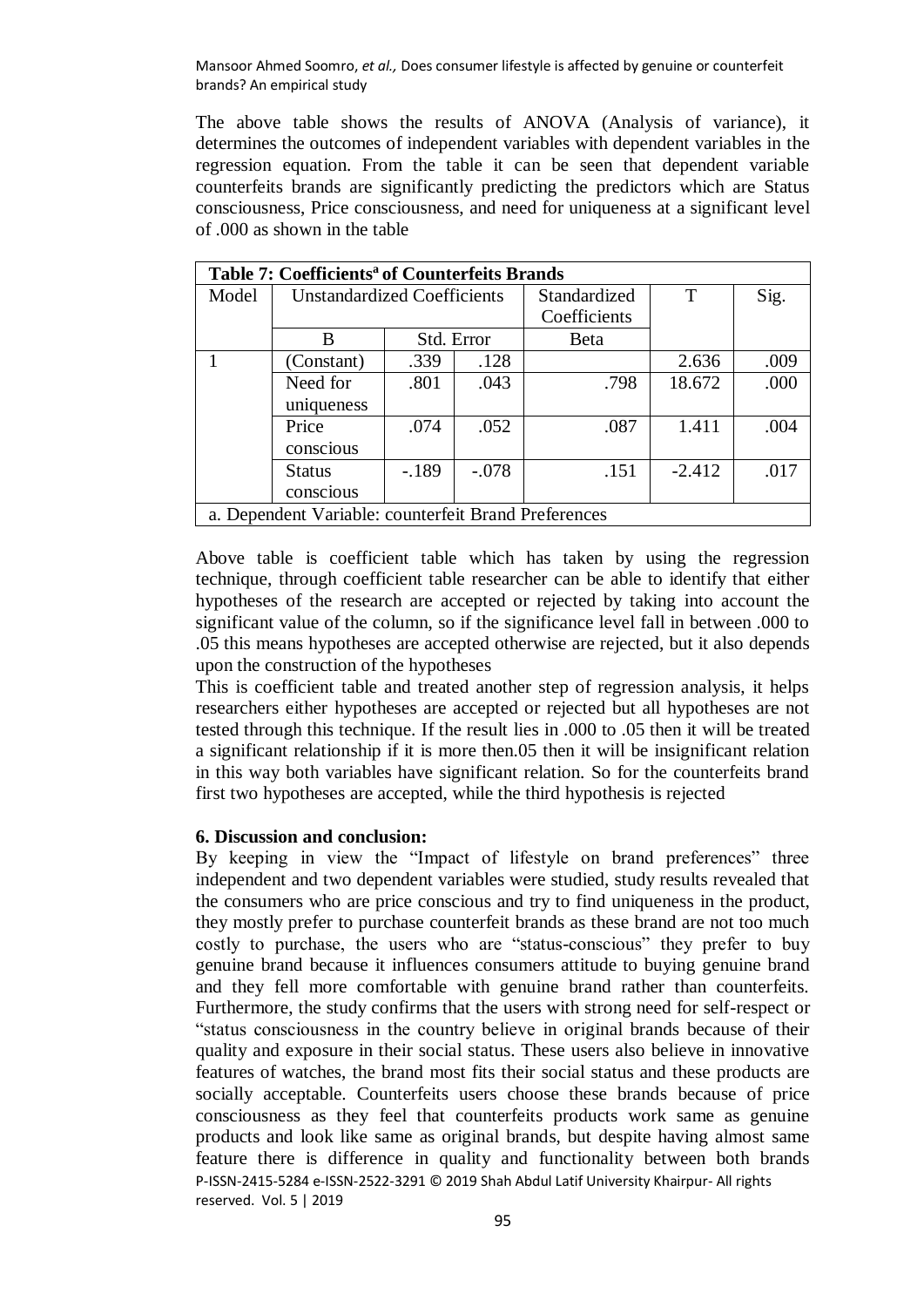(genuine vs. counterfeits). The study also demonstrates consumer's desire for counterfeit luxury brands hinges on the social motivations (i.e. to express them and to fit-in) underlying their brand preferences. The more a person believes that a commodity is a means of self-representation and status, the more is he likely not to buy a counterfeit. Furthermore, study reveals that users express their individuality with people to show their exceptional means, the consumers also get expert opinion before purchase decision because of their strong need for uniqueness, the people have strong need for unique product does not care for the brand, therefore, they avail counterfeit option. But "The higher the ideology and integrity quotient in a person, the lesser will he be prone to buy a counterfeit. Consequently, ethics have a negative effect on attitude and behavioral intention towards counterfeits".

### **References:**

Aaker, J. (1991). Dimensions of brand personality. *Journal of Marketing Research, 34*(3), 347.

Aliawadi, K.L., Neslin, S.A., & Gedenk, K. (2001). Pursuing the value-conscious consumer: store brands versus national brand promotions. *Journal of Marketing, 65*(1), 71-89. Retrieved from http://dx.doi.org/10.1509/jmkg.65.1.71.18132

Amaldoss, W, &, Jain, S. (2005). Pricing of conspicuous goods: a competitive analysis of social effects. *Journal of Marketing, 42*, 30-42. Retrieved from http://dx.doi.org/10.1509/jmkr.42.1.30.56883

Arghavan, N., & Judith L, Z. (2000). Do counterfeits devalue the ownership of luxury brands? *Journal of Product and Brand Management, 9*(7), 485-497.

Bian, X. , & Moutinho, L. (2009). An investigation of determinants of counterfeit purchase consideration. *Journal of Business Research, 62*(3), 368-78. Retrieved from http://dx.doi.org/10.1016/j.jbusres.2008.05.012

Bian, X., & Veloutsou, C. (2005). Consumers' attitudes regarding non-deceptive counterfeit brands in the UK and China. *Brand Management, 14*(3), 211-22.

Bushman, B. (1993). What's in a name? The moderating role of public selfconsciousness on the relation between brand label and brand preference. *Journal of Applied Psychology, 78*(5), 857-61. Retrieved from

http://dx.doi.org/10.1037/0021-9010.78.5.857

Campbell, L., Bush, R.F., & Bloch, P.H. (1993). Consumer 'accomplices' in product counterfeiting: a demand-side investigation. *Journal of Consumer Marketing, 10*(2), 27-36. Retrieved from

http://dx.doi.org/10.1108/07363769310047374

Economist. (2001, September 8). The Case for Brands. 26-28.

Fishbein, M., & Ajzen, I. (1975). *Belief, Attitude, Intention, and Behavior: An Introduction to Theory and Research Reading.* MA: Addison-Wesley.

Fournier, S. (1998). Consumers and their brands: developing relationship theory in consumer research. *Journal of Consumer Research, 24*, 343-73. Retrieved from http://dx.doi.org/10.1086/209515

Fournier, S., Antes, D., & Beaumier, G. (1992). Nine consumption lifestyles. *Advances in Consumer Research, 19*, 329-337.

Furnham, A, & Valgeirsson, H. (2007). The effect of life values and materialism on buying counterfeit products. *The Journal of Socio-Economics, 36*, 677-8. Retrieved from http://dx.doi.org/10.1016/j.socec.2007.01.004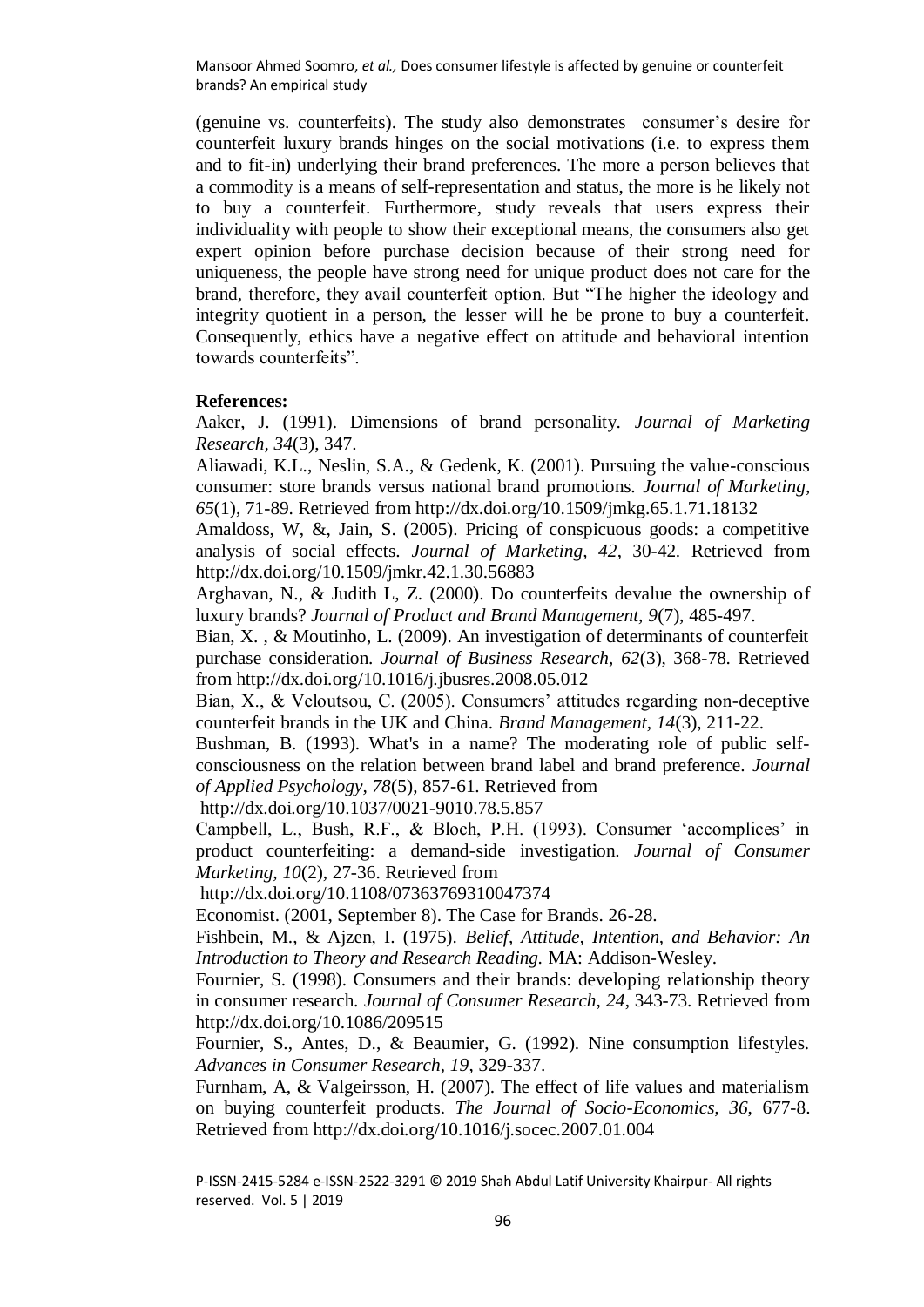Gelb, P. (2017). Elements of a Good Influencer Agreement. *Louvain School of Management (LSM), 5*, 1-79. Retrieved from

https://www.ama.org/publications/eNewsletters/Marketing-News-

Weekly/Pages/5-best-practices-for-social-influencer-agreements.aspx

Gentry, J.W., Putrevu, S., Shultz, C., & Commuri, S. (2001). How now Ralph Lauren? The separation of brand and product in a counterfeit culture. *Advances in Consumer Research, 28*, 258–265.

Gentry, J.W.,, Putrevu, S., Shultz, C., & Commuri, S. (2001). How now Ralph Lauren? The separation of brand and product in a counterfeit culture. *Advances in Consumer Research, 28*, 258–265.

Gilbreath, B. . (2017). How to choose an influencer for your brand? *Louvain School of Management (LSM)*, 1-89. Retrieved from

https://www.ama.org/publications/eNewsletters/Marketing-News-

Weekly/Pages/how-to-pick-your-influencer-partner-of-record.aspx

Grapolis, B. (1998). fighiting the illusion of brand loyalty. *Direct Marketing, 22*, 62-5.

Grossman, Gene M, & Carl, Shapiro. (1988a). Counterfeit-Product Trade. *American Economic Review, 78*(1), 59-75.

Jin, L., Zou, & He, y. (2010). Exploiting the goldmine: a lifestyle analysis of affluent Chinese consumers. *Journal of Consumer Marketing, 27*(7), 615-628. Retrieved from http://dx.doi.org/10.1108/07363761011086362

Kamakura, W.A., & Wedel, M. (1995). Life-style segmentation with tailored interviewing. *Journal of Marketing Research, 32*(3), 308-17. Retrieved from http://dx.doi.org/10.2307/3151983

Khalid Jamil, Muhammad Asghar Ali, & Naeem Akram. (2017). A Study of Factors Affecting Consumer's Willingness to buy Counterfeit Products. *Information Management and Business Review, 9*(6), 18-25.

Kim, K.H., Park, J.Y., Ki, D.Y, & Moon, H.I. (2001). Internet user lifestyle: its impact on effectiveness and attitude toward internet advertising in Korea. *American Academy of Advertising .* Salt Lake City, UT.

Levy, Sidney. J., & Dennis, W. Rook. (1981). Brands, Trademarks, and the Law. in Review of Marketing, Ben M. Enis & Kenneth J. Roering, eds. Chicago, Ill. *American Marketing Association*, 185-194.

Lichtenstein, D., Ridgway, N.M., & Netemeyer, R.G. (1999). Price perceptions and consumer shopping behavior: a field study. *Journal of Marketing Research, 30*(2), 234-45. Retrieved from http://dx.doi.org/10.2307/3172830

Michman, R.D, & Mazze, E.M. (2009). *The Affluent Consumer: Marketing and Selling the Luxury Lifestyle.* NewYork: Praeger Publishers.

Phau, I., & Teah, M. (2009). Devil wears (counterfeit) Prada: a study of antecedents and outcomes of attitudes towards counterfeits of luxury brands. *Journal of Consumer Marketing, 26*(1), 15-27. Retrieved from

http://dx.doi.org/10.1108/07363760910927019

Plummer, J. (1974). The concepts and application of life style segmentation. *Journal of Marketing, 38*(1), 33-37.

Punj, G.N., & Hillyer, C.L. (2004). A cognitive model of customer-based brand equity for frequently purchased products: conceptual framework. *Journal of Consumer Psychology, 14*(1), 124-131. Retrieved from http://dx.doi.org/10.1207/s15327663jcp1401&2\_14